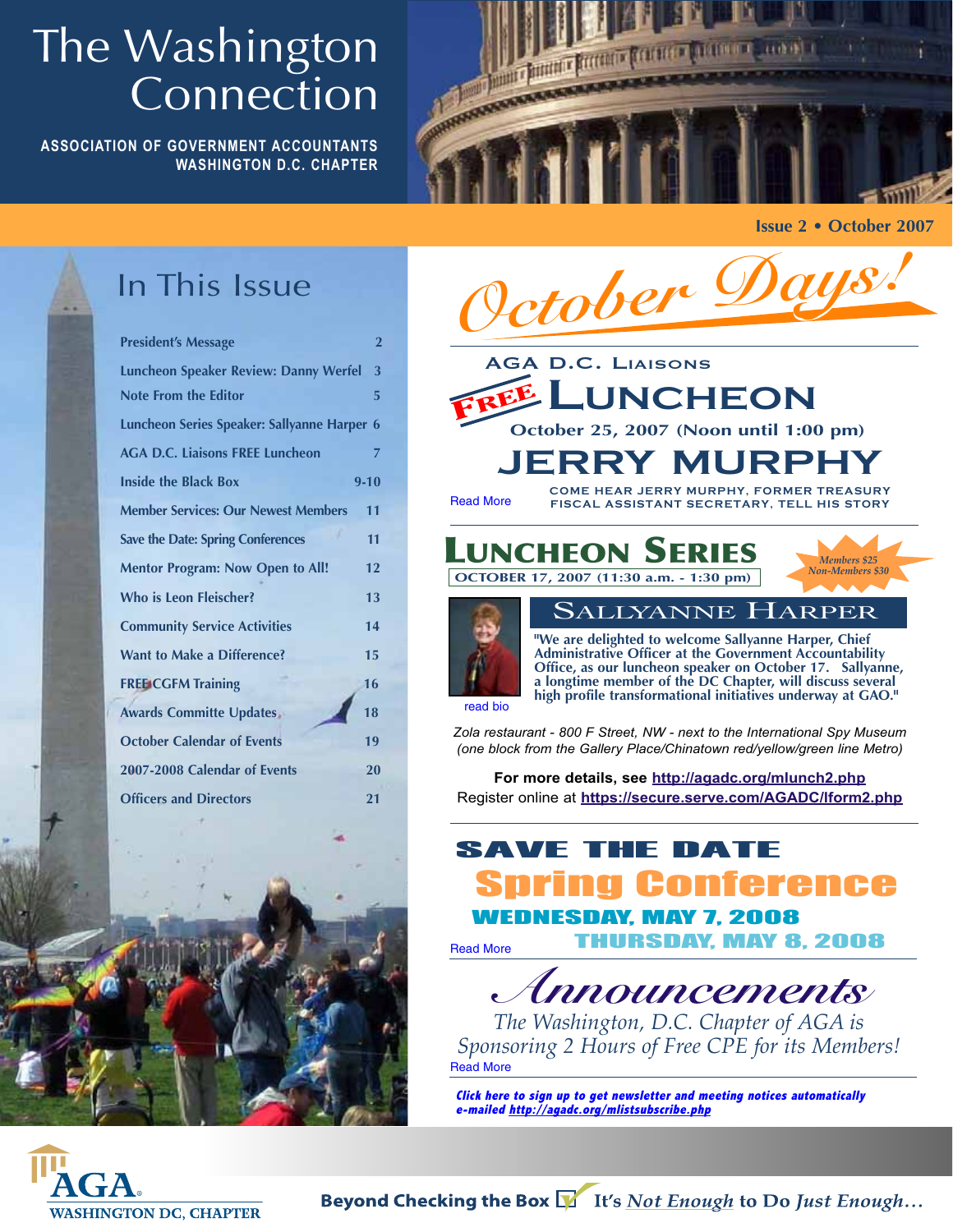## **President's Message**

by Dan Christovich,

*It Was One of Those Fine October Days*



*It was one of those fine October days Free from summer's heat and haze But not yet gripped by autumn chill.*

*It was one of those fine October days When the sky's so clear You can see the moon Through the atmosphere At midday.*

*It was one of those fine October days When the trees sport yellow and red Instead of everyday summer green.*

*It was one of those fine October days When one draws a deep breath And is grateful To be resident on Earth.*

*by Retired U.S. Foreign Officer, Richard Green*

The author of this poem, Richard Greene, is a retired Foreign Service Officer. More of his poetry can be found on his website, http://www.greenepage.net.

Can you believe that it is October? Does the season have you asking "already" or "finally"? I guess our response is a matter of perspective. Regardless of your situation, I hope this Newsletter finds you healthy and living life to its fullest.

I could not be more proud of the start we have had to our chapter year. Although I can't say we have yet hit our full stride, our September activities certainly met our goals for providing quality programs to you and the turnout was excellent. You can catch a recap of everything you missed, and make plans for October by checking out the rest of the newsletter and visiting www.agadc.org. I think you will find plenty of things to keep you busy. Please remember to pass on the information to your colleagues throughout the federal financial management community.

I also want to call your attention to a topic that bears considerable attention. Part of our responsibility as members of AGA and the general financial management community is to recognize and praise those among us who have achieved high levels of success in our profession. The deadline for several important AGA awards is right around the corner, October 26, 2007. Please check out the information at our website and submit your nominations to our awards committee Chairs Jeff Green and Pat Wensel as soon as you can. http://www.agacgfm.org/membership/awards/

As always, I want to thank our Chapter Executive Committee for all the tireless volunteer work they do to keep everything running smoothly, and I want to thank all our sponsors for their support of our programs.

If you have any suggestions, comments or questions please call me or email me. All feedback is welcome.

I wish you fine October days,

Dan Christovich

**Dan Christovich**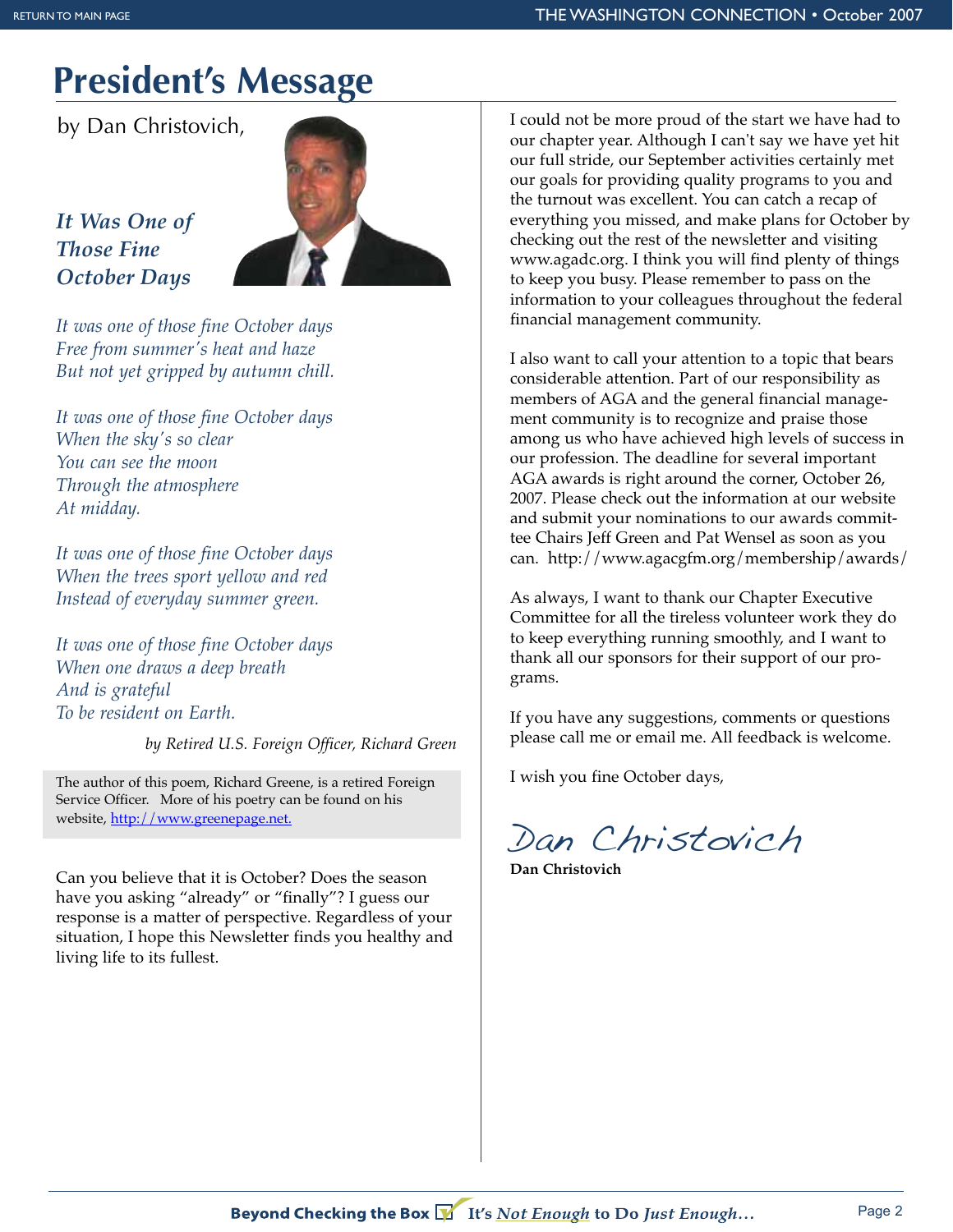## **AGA D.C. Chapter September 2007 Luncheon Topic Review**



The September luncheon series speaker was Mr. Danny Werfel, Deputy and Acting Controller of the Office of Federal Financial Management (OFFM) for the Office of Management and Budget (OMB). Mr. Werfel focused on the topic of Smarter

Accountability and shared his plan for achieving a more comprehensive accounting interface for OMB.

#### *Opening Quote:*

David Walker 3/1/07 "...we should consider the need for further revisions to the current federal financial reporting model to recognize the unique needs of the federal government, which would affect both consolidated and agency financial reporting."

#### *Management Objectives:*

- Public reporting (provide transparency into government finances including sustainability of operations and effectiveness of programs)
- Internal Controls (facilitate process, technology and human capital improvements to ensure Internal Controls and sound accounting practices)
- Decision Support (provide federal leaders with financial information to help improve management decisions to drive better stewardship outcomes, e.g., reduce fraud, error and waste)

#### *Summary:*

**Public reporting** - audited financial reports are not (yet) used to inform policy decisions, and the PAR does not have a definite audience. Preparation of the PAR instills a discipline that makes the preparer's aware of their own objectives, but it also is a public report. Vision for improvement: Top-Down Reporting (start at Governmentwide Financial Report and support with agency reports), Key national indicators (e.g. health, environment, education, workforce, safety, financial sustainability), and Web-based (integrated, electronic, interactive on the web).

Web example: Start with Governmentwide page with key areas, click on Health, get Health care cost trends from HHS, click again to get HHS strategic goals, click to get HHS program goals, click again to get financial report for HHS programs. Much broader than financial management, fits into a larger picture to become relevant to the general public.

**Internal Controls** - do current requirements yield an Internal Controls framework that is fully aligned with federal financial management risks? Do agency Internal Controls efforts ensure non-duplication of effort and maximize effectiveness of QA activities (or are they stove pipes)? Need a more rational, risk-based and balanced approach to investing financial management resources; a new framework to focus on risks and be integrated across different actors within the agency. Areas include IT security, ADA violations, asset management, acquisition, travel, fraud and error. CFO pushes this through Financial Reporting, but CFO should instead be directly involved in all areas.

**Decision Support** - Are current financial reports used for management decision making? Does the preparation of such reports facilitate the availability of information (e.g. cost data) that can be used to generate relevant and effective management reports or reporting tools? Should required report items serve both stewardship and decision-making? Do audit standards need to be adjusted to balance precision and management use? Can CFOs identify business risks within the agency; how can we facilitate cost accounting and other business intelligence tools to help manage risks (need knowledge of risks, data capture mechanisms and reporting)?

#### *Overview:*

According to Mr. Werfel, these three elements are building blocks for new vision of federal financial management. By staying focused on these elements, he believes OMB can provide more comprehensive reporting that is subject to audit, mitigating the risk that the results will be manipulated for political reasons.

It was a very informative speech a great way to kick of the year.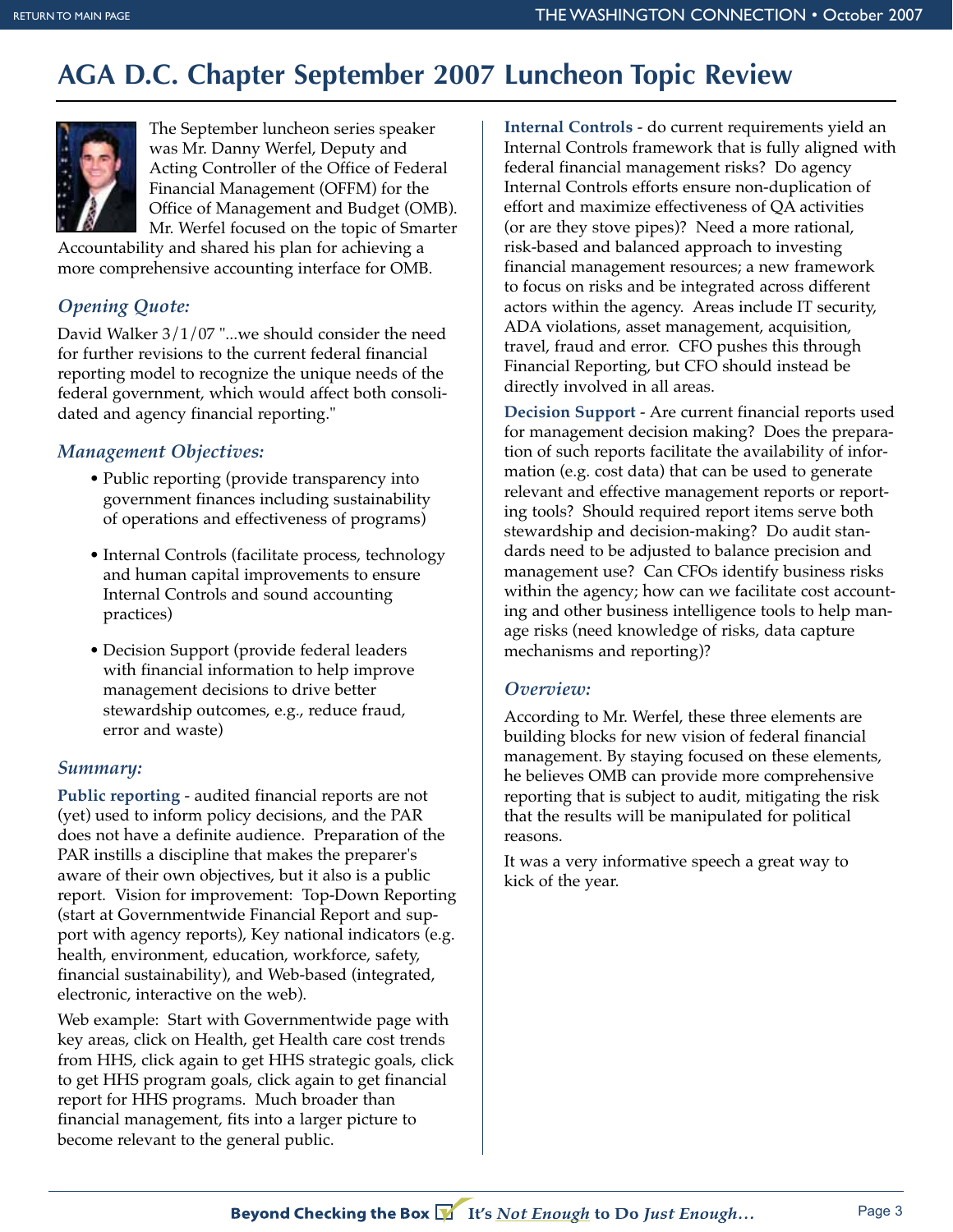



# savantage solutions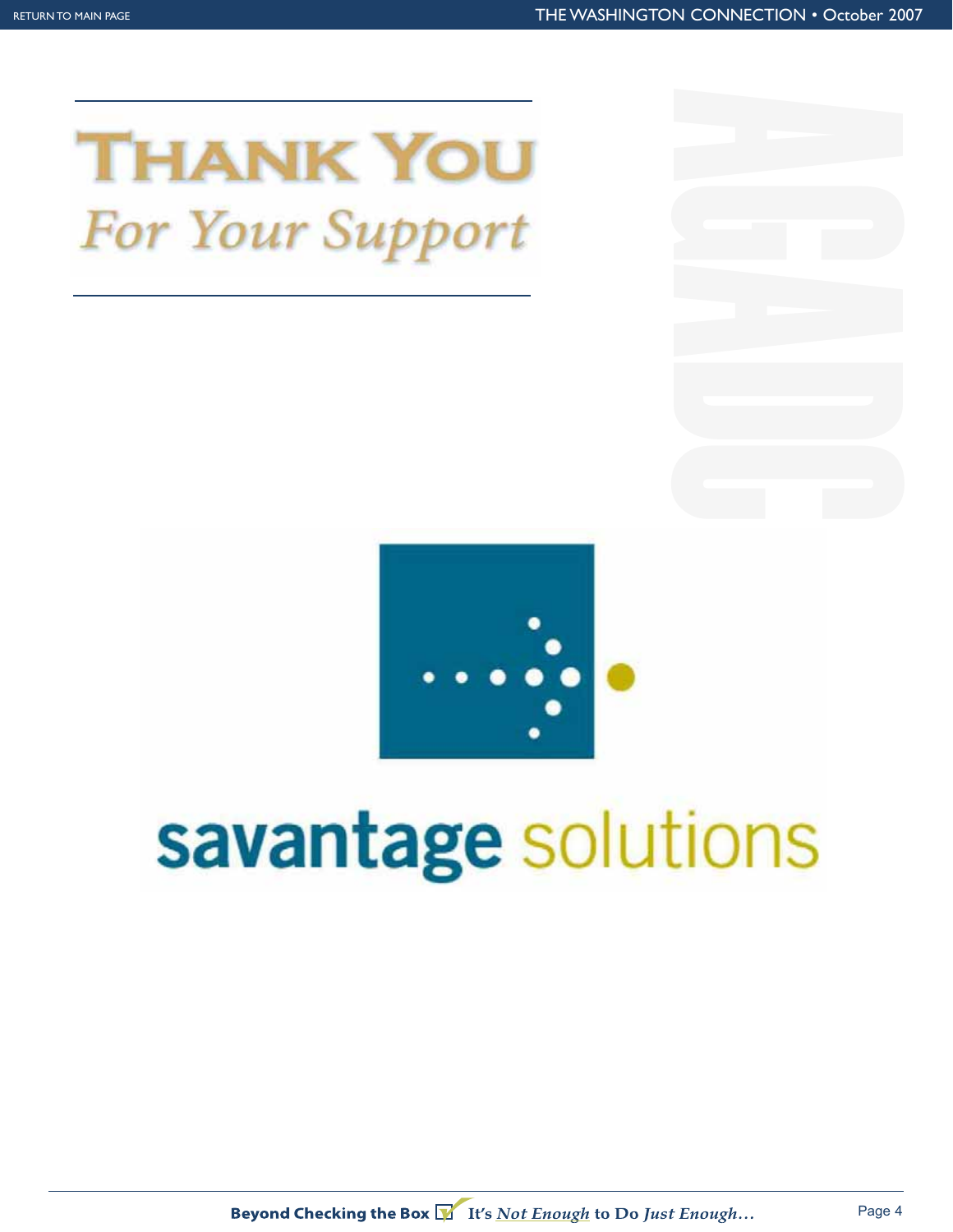## **Note From the Editor:**



First off, let me say thank you for all those who submitted articles - there is a lot of knowledge in this group that I am fortunate enough to review and publish. Our team took a lot of time to produce a high quality newsletter notifying AGA D.C. members of

Chapter and National events, services, and the people supporting this professional organization. And, if you are not already a member, we encourage you to join AGA D.C. Chapter and enjoy the many benefits it offers, in particular the high quality luncheon series, learning opportunities, and conferences.

This year we decided to install a "Letters to the Editor" page in The Washington Connection, allowing members of the AGA D.C. Chapter to voice their opinions on any matters of concern to AGA D.C. Chapter. As a rule, we will only publish signed letters and reserve the right to crop submissions for the sake of space. Before submitting a letter/comment to the editor, please consider the following:

- Relate your issue to a recent chapter event or article
- Keep submissions short and concise
- State your main point at the beginning
- If applicable, please include the article title and author you are addressing
- Send articles to Emily.asmus@gt.com with "Letter to the Editor" in the subject line

As a general rule, if you have something to say, say it! We also encourage you to submit your suggestions, comments, or questions about the AGA D.C. Newsletter. We have made some significant changes to the layout and would love to know what you think. After all, this is your newsletter, the strength of this page and general publication depends on your comments.

*"But words are things, and a small drop of ink, Falling, like dew, upon a thought produces That which makes thousands, Perhaps millions think."* 

Lord George Gordon BYRON *English poet (1788-1824)*

Thank you for your words,

Emily Asmus

**Emily Asmus** AGA D.C. Chapter Newsletter Editor

### *Newsletter Team*

Emily Asmus, Editor

Leon Fleisher, Assistant Editor

Erwin Solbach, Graphics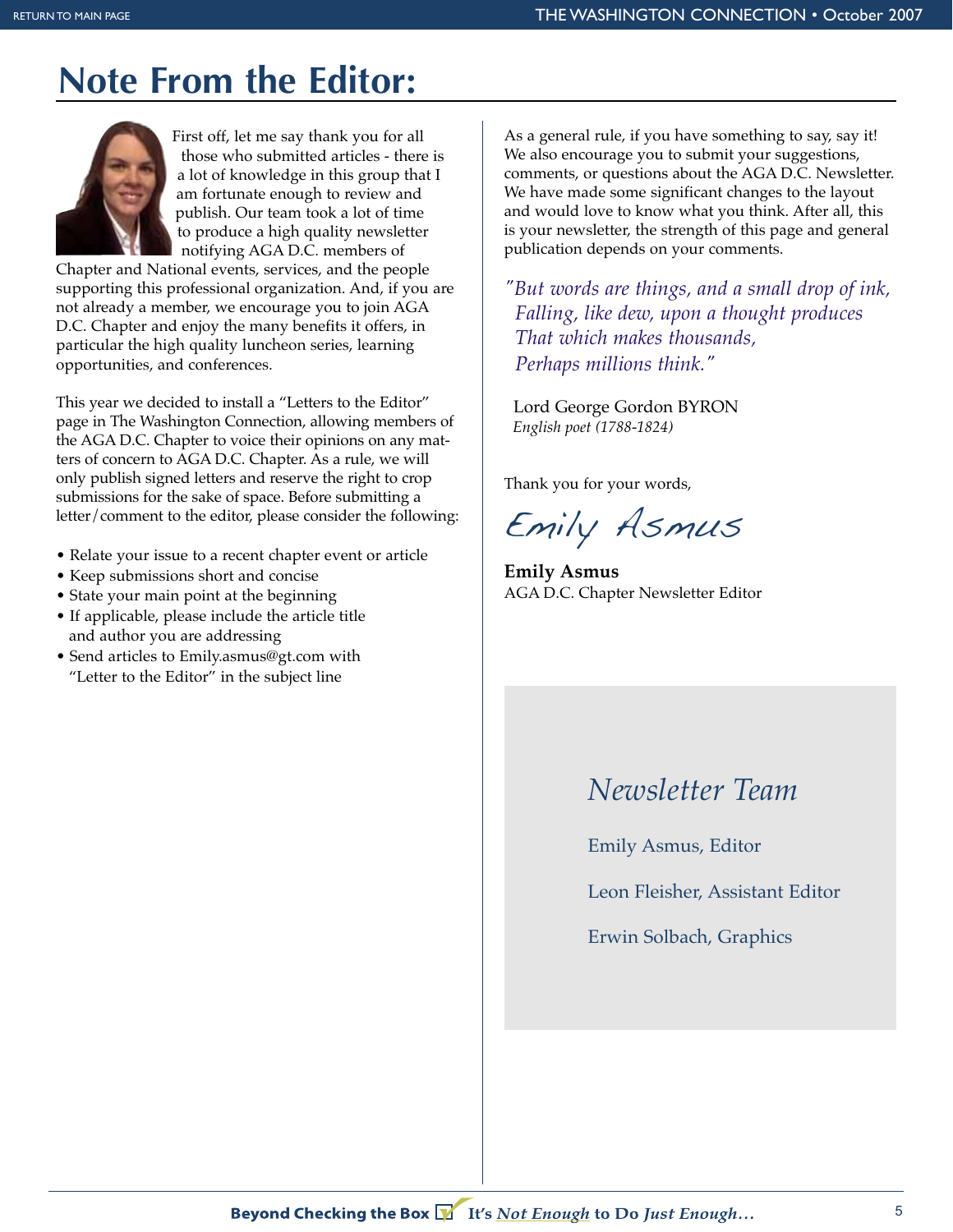## **Luncheon Series Speaker: Sallyanne Harper**



*Sallyanne Harper Chief Administrative Officer U.S. Government Accountability Office*

Sallyanne Harper is currently the Chief Financial Officer (CFO) and Chief

Administrative Officer for the U.S. Government Accountability Office (GAO). In her current capacity, Ms. Harper is responsible for the full range of financial, IT, human capital and knowledge services functions in support of the GAO, a legislative branch accountability agency that serves the Congress and the American people.

Prior to coming to GAO in January 2000, Ms. Harper served as Chief Financial Officer of the U.S. Environmental Protection Agency (EPA). At EPA, she was responsible for all aspects of EPA's strategic planning, financial management and reporting, budgeting and financial systems. She had previously served as deputy CFO, head of management and administration, including IT, and finance director.

Ms. Harper graduated from LaSalle University, Magna Cum Laude with a BA in psychology and received her MBA in finance and investments from the George Washington University. Ms. Harper was awarded an honorary Doctorate of Humane Letters from LaSalle University. She is a graduate of the Harvard University John F. Kennedy School of Government's Senior Managers in Government program.

Ms. Harper is a Fellow of the National Academy of Public Administration.



# Grant Thornton  $\bar{x}$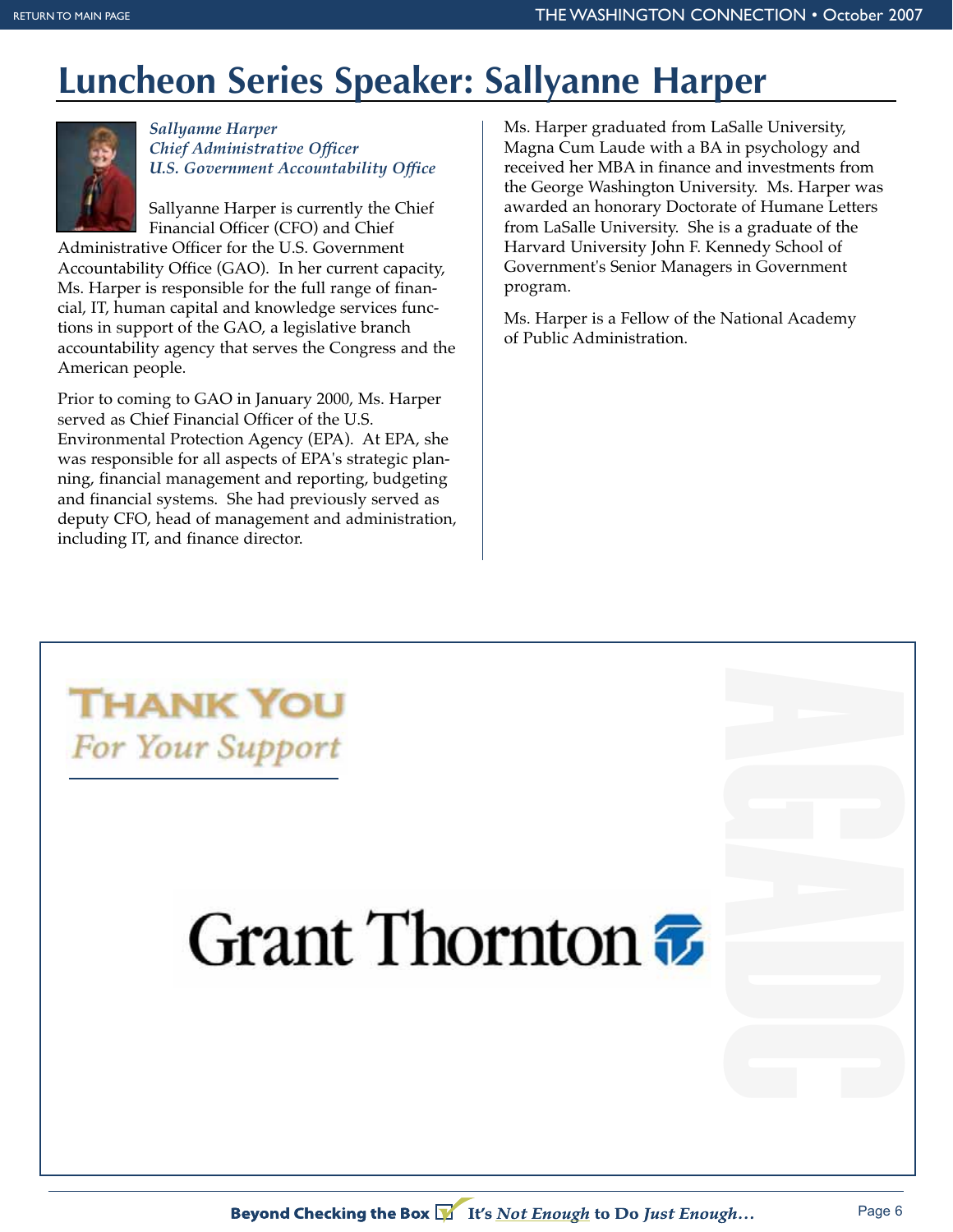

**COCTOBER 25TH FREE**<br>
COME HEAR JERRY MURPHY, FORMED<br>
SECRETARY, TEL<br>
twice-a-year liaison luncheons are back! The Membership<br>
t content for another luncheon event and is pleased to inv<br>
strong, October 25, 2007, 12:00 pm. **COME HEAR JERRY MURF**<br> **SECR**<br>
twice-a-year liaison luncheons are back<br>
content for another luncheon event an<br>
rsday, October 25, 2007, 12:00 pm. Com<br>
etary, speak about his personal experier<br>
er the program holds for eac **TREASURY FISCAL ASSISTANT**<br> **HIS STORY**<br>
Feam took a lot of care and time to thoughtfully<br>
you to the Fall 2007 Liaison Luncheon on<br>
Jerry Murphy, former Treasury Fiscal Assistant<br>
C. Chapter mentoring program and the pot **SECRETARY, TELL HIS STORY**<br>**COMENO ASSEM SECRETARY, TELL HIS STORY**<br>
Write-a-year liaison luncheons are back! The Membership Team took a lot of care and time to thoughtfully<br>
ontent for another luncheon event and is pleas **SECREMARY FULLER THE STORY AND SET AND SET AND SERVID THE STORY AND THE STORY MUTPHY, for experience with the AGA D.C. Chapter men of us.**<br> **SA transformed him from a new accountant,** each start who was sought-after for p Our twice-a-year liaison luncheons are back! The Membership Team took a lot of care and time to thoughtfully craft content for another luncheon event and is pleased to invite you to the Fall 2007 Liaison Luncheon on Thursday, October 25, 2007, 12:00 pm. Come be the first to hear Jerry Murphy, former Treasury Fiscal Assistant Secretary, speak about his personal experience with the AGA D.C. Chapter mentoring program and the potential power the program holds for each of us.

Jerry will share his story on how AGA transformed him from a new accountant, without management experience, to a strong and proficient thought leader who was sought-after for professional advancement and AGA honors. We will then introduce you to a few of our newest mentors-people who are ready to support your career and help bring you to the next level in your professional development. Care to join us?

As always, we will have a delicious, free luncheon at the Metro-friendly meeting spot of Veterans Affairs, located at McPherson Square. Please tell Ruthie Apelt, AGA D.C. Chapter Assistant Membership Director, you'll be coming. See you at Noon!

| WHEN:         | Thursday, October 25, 2007, Noon until 1:00 p.m.                                                                                                   |
|---------------|----------------------------------------------------------------------------------------------------------------------------------------------------|
| <b>WHERE:</b> | The Department of Veterans Affairs<br>810 Vermont Avenue, N.W., Washington, D.C. 20420, Rm 430<br>(By Metro: Blue/Orange Line to McPherson Square) |
| RSVP:         | Ruth Apelt Ruth.Apelt@thomson.com<br>Deadline is Tuesday, October 23, 2007,5:00 pm                                                                 |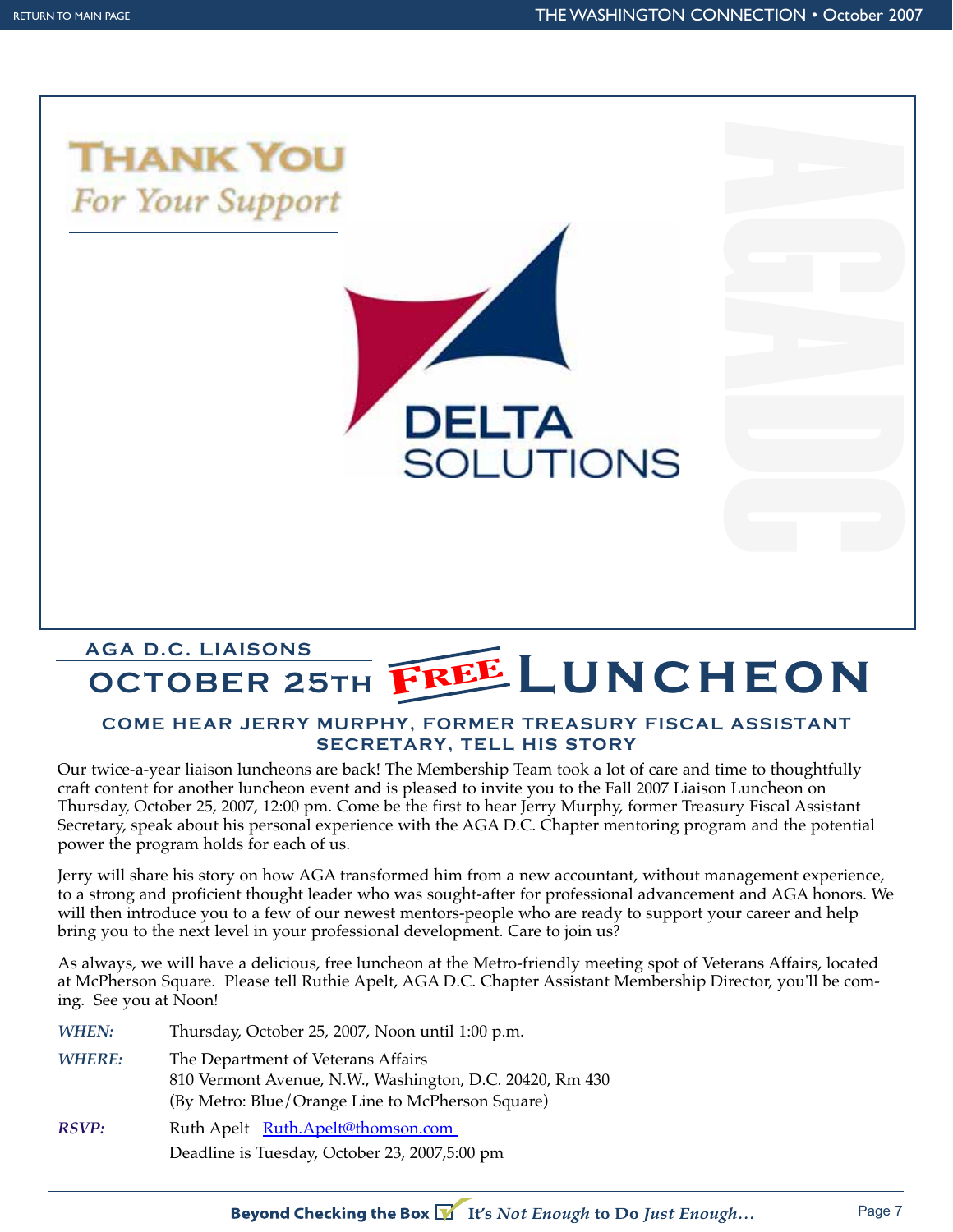

# **KEARNEY&<br>COMPANY**

Certified Public Accountants<br>and Consultants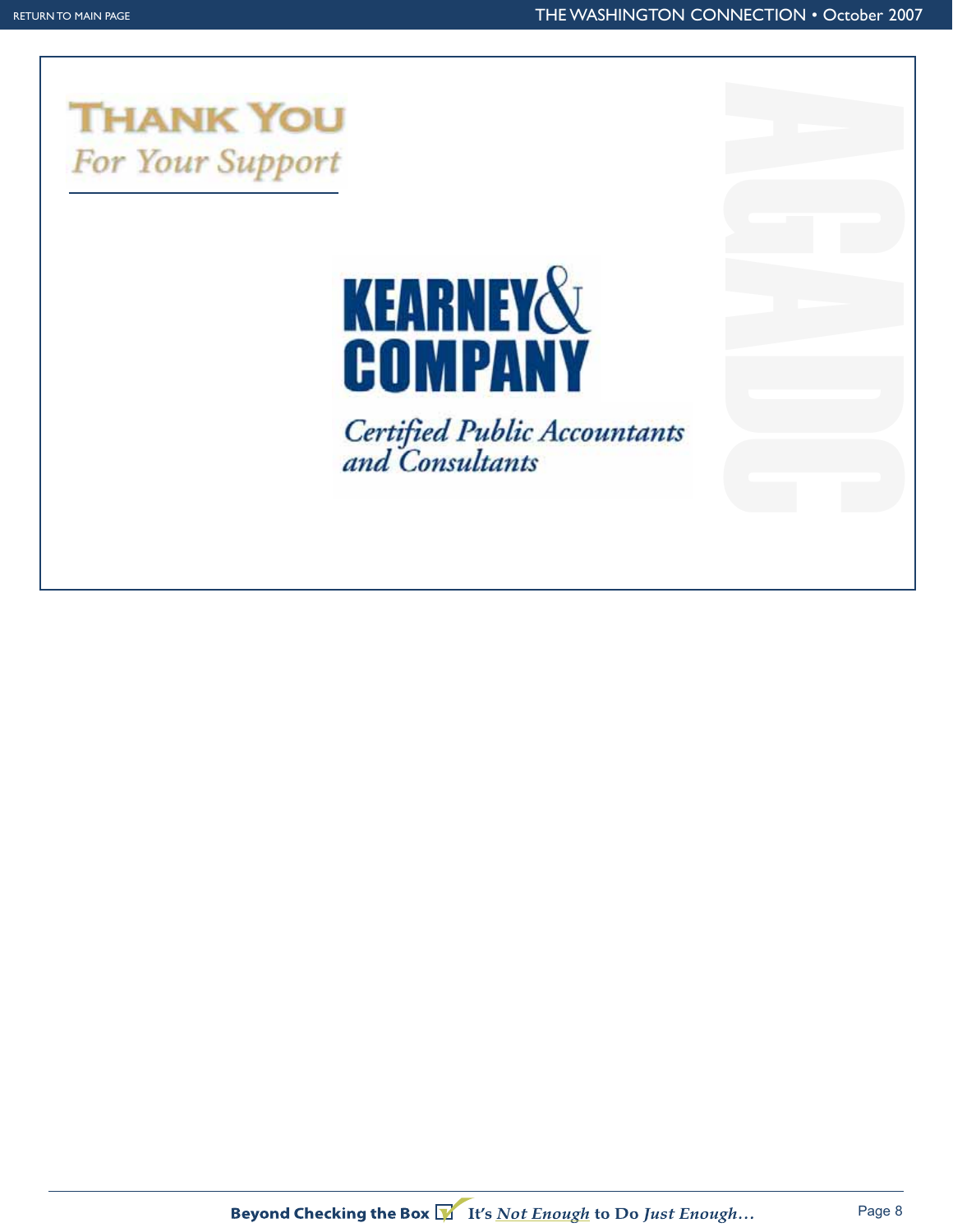## **Inside the Black Box** by Simcha Kuritzky, CGFM CPA



#### **General Fund Receipts: Custodial and Non-Custodial**

#### *Introduction*

Sometimes federal agencies act as agents, making a number of special types of

deposits that they are not allowed to keep, which ultimately go into the Treasury's General Fund (GF). Since the agencies know how and why these were collected, Treasury relies on such agencies to report the revenue. However, since the revenue does not belong to the agencies, they must also report a contra-revenue and declare to Treasury the type of deposit being made by assigning the proper Treasury Account Fund Symbol for the receipts. And while the FAST book includes 19 major classes of General Fund Receipts, there are two main models: Custodial and Non-Custodial.

#### *Two Models*

Starting in FY2008, there are two models for General Fund Receipts. Some of these collections are custodial, such as taxes or interest revenue. These are reported on the Statement of Custodial Activity (SCA) if they are material and a custodial footnote if they are not material. Others are reported on the Statement of Net Cost (SNC), such as exchange revenues that legally must be transferred to the GF or collections of receivable associated with an old, closed year fund. Unusual items, such as sales of property, are reported directly on the Statement of Changes in Net Position (SCNP). The accounting treatment is different for the SCA transactions versus the SNC and SCNP transactions.

#### *Entries*

The latest Standard General Ledger Transaction listing greatly increased the number of transactions since each debit/credit pair has its own Transaction ID. This ID helps clarify the entries but does not support a totally operational cataloguing process since many transactions are improperly cross-referenced. With the transaction ID, we can trace the lifecycle of a transaction. There are five main events in the GF Receipts lifecycle: accrue, collect accrual, collect without accrual, collect and transfer, and withdrawal. The collection without accrual entry is the same as the accrual and collection of accrual entries combined, which means that, on collection, one

could ignore the collect accrual entries and simply post the collect without accrual entry after reversing any accrual. The funds can be taken away in one of two ways: it can be transferred on the SF-224 (either to another agency or to another fund controlled by the custodial agency) at the time it is collected, or withdrawn at yearend. While, theoretically, one could transfer a collection that had originally been accrued, or transfer the funds some time after the collection took place, the SGL guidance does not list those entries. There is, however, one exception. There are separate entries for the custodial and non-custodial models. The basic entries are shown in the following table, and the specific accounts are described in the next section.

| <b>Credit</b><br>Revenue |
|--------------------------|
|                          |
|                          |
| 2985                     |
| Receivable               |
| 5994                     |
|                          |
|                          |

| Collect w/o     | C141 | 1010 | Revenue | C <sub>145</sub> | 1010 | Revenue |
|-----------------|------|------|---------|------------------|------|---------|
| Accrual         | C142 | 5990 | 2980    | C <sub>147</sub> | 5993 | 2985    |
| Collect and     | C141 | 1010 | Revenue |                  |      |         |
| <b>Transfer</b> | A210 | 5998 | 1010    |                  |      |         |
| Withdraw        | F124 | 2980 | 1010    | F124             | 2985 | 1010    |

In this table, entry C143 is the only entry for collecting accruals, but the receivable accounts listed agree with the custodial model and not the non-custodial model. In this example, the SGL Board should either add account 1320 to entry C143, or add a new entry exclusively for the non-custodial model. Entry D586 is only used for tax entries. Otherwise, when more than one entry is listed for an event, all are posted. Cash is posted twice for the Collect and Transfer entry because it has to be reported two separate ways on the SF-224 Statement of Transactions. This transfer is only shown for the custodial accounting model.

#### *Accounts*

Below is a list of the valid Receivable and Revenue accounts, and which model they are used with. Some revenue accounts appear only on the receivable entry and others only on the collection entry.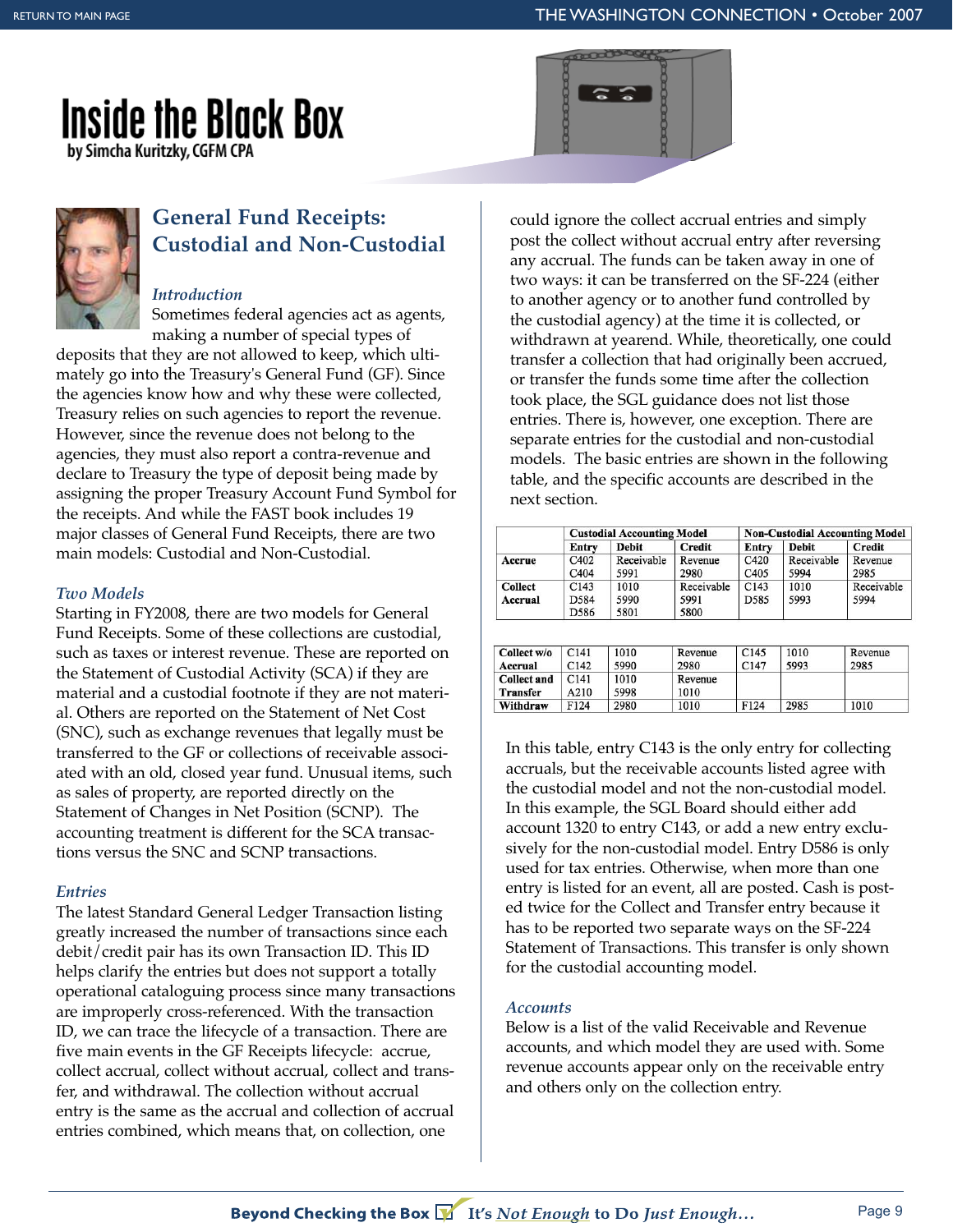| <b>Number</b> | Name                                                 | Custod. | Non-C          |
|---------------|------------------------------------------------------|---------|----------------|
|               | <b>Receivables:</b>                                  |         |                |
| 1310          | <b>Accounts Receivable</b>                           | Yes     | Yes            |
| 1320          | Employment Benefit Contributions Receivable          | No      | Accrual        |
| 1325          | Taxes Receivable                                     | Yes     | N <sub>0</sub> |
| 1340          | <b>Interest Receivable</b>                           | Yes     | Yes            |
| 1360          | Penalties, Fines, and Administrative Fees Receivable | Yes     | Yes            |
|               | <b>Revenues:</b>                                     |         |                |
| 5100          | Revenue From Goods Sold                              | No      | Yes            |
| 5200          | Revenue From Services Provided                       | No      | Yes            |
| 5310          | Interest Revenue – Other                             | Yes     | Yes            |
| 5311          | <b>Interest Revenue - Investments</b>                | Yes     | Yes            |
| 5312          | Interest Revenue - Loans Receivable/Uninvested Funds | Yes     | Yes            |
| 5320          | Penalties, Fines, and Administrative Fees Revenue    | Yes     | Yes            |
| 5400          | Benefit Program Revenue                              | No      | Accrual        |
| 5500          | Insurance and Guarantee Premium Revenue              | No      | Accrual        |
| 5600          | Donated Revenue - Financial Resources                | Accrual | No             |
| 5775          | Nonbudgetary Financing Sources Transferred In        | No      | Accrual        |
| 5790          | <b>Other Financing Sources</b>                       | No      | Collect        |
| 5795          | Seigniorage                                          | No      | Collect        |
| 5800          | <b>Tax Revenue Collected</b>                         | Collect | No             |
| 5801          | Tax Revenue Accrual Adjustment                       | Accrual | No             |
| 5900          | Other Revenue                                        | Yes     | Yes            |

In the Custodial model, only one revenue account changes based on whether it is accrued or collected. For taxes, 5800 is used on collection and 5801 for accruals, which necessitates an extra entry (D586) when collecting an accrual. The only difference between the custodial and non-custodial receivable accounts is that 1325 is only custodial and 1320 is only non-custodial. There are several differences between the custodial and non-custodial revenue accounts, as well as the accrual and collected entries for both custodial and non-custodial revenue. While it is reasonable that some revenues might never be accrued, I suspect the revenues that show up only as accruals were inadvertently left off of the collection entries.

#### *Conclusion*

The new non-custodial GF receipts model is a step in the right direction, as it directly maps specific liabilities and contra-revenues to the Statement of Custodial Activity, while allowing a parallel entry to be made for similar activity that does not appear on the SCA.

Comments and critiques, as well as specific questions or suggestions for future topics, are always welcome. Send them to Simcha.Kuritzky@CGIFederal.com, and not to the AGA.

Simcha Kuritzky

*Simcha Kuritzky, CGFM CPA*

This column is provided as part of a free exchange of ideas in federal accounting, and is not reviewed substantively before publication.

## *Connect to the World of Government*

**Join AGA** Connect to the World of Government Accountability

AGA serves government accountability professionals by providing quality education, fostering professional development and certification, and supporting standards and research to advance government accountability.

Click on the link below to view a short AGA video: http://www.agacgfm .org/downloads/agaweb.wmv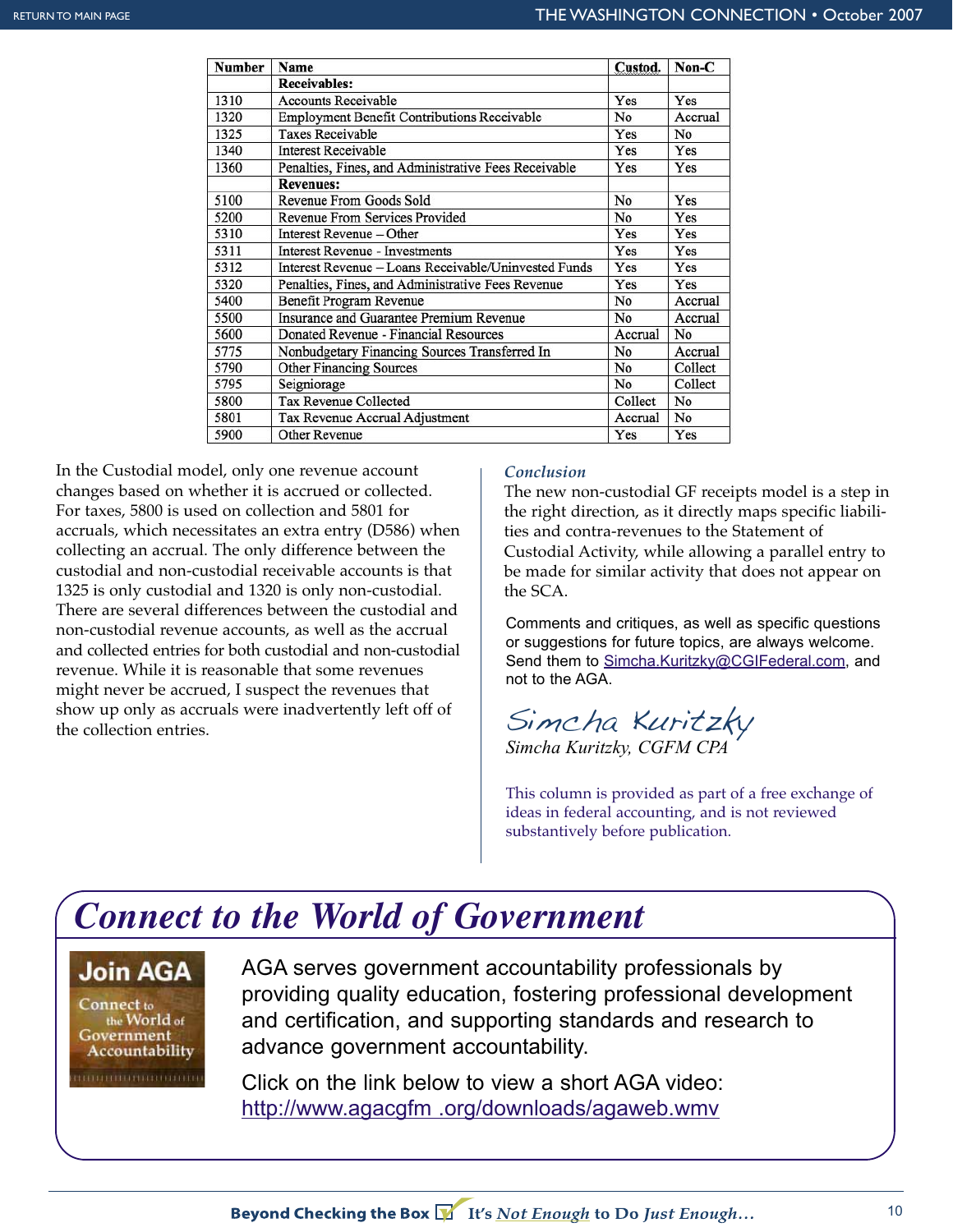## **Member Services**

Now that we have had our Kick-off Happy Hour, the Member Services events are in full swing and we are looking forward to the upcoming events. This month we will be attending the **Mount Vernon Wine Festival on October 5th, 6:00 p.m. - 9:00 p.m.** Tickets are \$25 and are available on Ticketmaster. Please let Caitlin Holmes (**Caitlin.b.holmes@us.pwc.com**) know if you will be attending as the Chapter will purchase Fruit and Cheese baskets for everyone and we need an accurate headcount.

Additionally, we will have our Annual Oktoberfest Celebration Thursday, October 25 at 7:00 p.m. at Old Europe in Georgetown. Please keep an eye out for more details as we get closer to the event. We hope to see you there!

#### **Please welcome our newest AGA-DC members!**

Mr. Baraka M. Ibrahim Ms. Byong Susie Lee Ms. Patsy S. Locke Mr. Joseph M. Peter Ms. Dawn M. Riddle Mr. Kenneth L. Robinson Mrs. Jill B. Tegethoff, CGFM, CPA Mr. Nasser Thalji Mr. Derek W. Thomas, CPA Mrs. Ginny G. Wagner Mr. Hasani K. Widemond Mrs. Candace M. Cannon Mr. Martin E. Eckes Mr. Jonathan D. Ellsworth Mr. Dan Franceschini, CPA

Ms. Parisa Hamzetash, CPA Ms. Shona J. Mollison Mr. Kenneth Naugle Ms. Jennifer Nielsen Ms. Myung Joon Park Ms. Morgan A. Richard Mr. Dennis S. Schindel Mr. Duncan CM Smith Mr. Philip Smith Ms. Sahra I. Torres-Rivera, CPA Mr. Raymond Vicks, Jr., CPA Mr. Clarence Crawford Mr. Patrick Maloy

## Spring Conference SAVE THE DATE

The Association of Government Accountants Washington, D.C. Chapter will be hosting its annual spring conference on May 7 and 8, 2008. This 2-day conference will address emerging issues related to federal financial management and systems.

- **Dates:** Wednesday, May 7 and Thursday, May 8, 2008
- **Time:** 8:00 a.m. 4:30 p.m.

*Location:* Ronald Reagan Building

**Continuing Education:** 15 CPE

**For more information:** visit www.agadc.org.

## **Connections at your**



**Fingertips… …Just Click**

AGA Membership Information AGA Membership Application CGFM Program Information CGFM Program Application AGA National Home Page AGA-D.C. Home Page (Washington D.C.) AGA-Northern Virginia Home Page (Virginia) AGA-Montgomery/PG Home Page (Maryland) MACPA Home Page (Maryland) VSCPA Home Page (Virginia) GWSCPA Home Page (D.C.) AICPA Home Page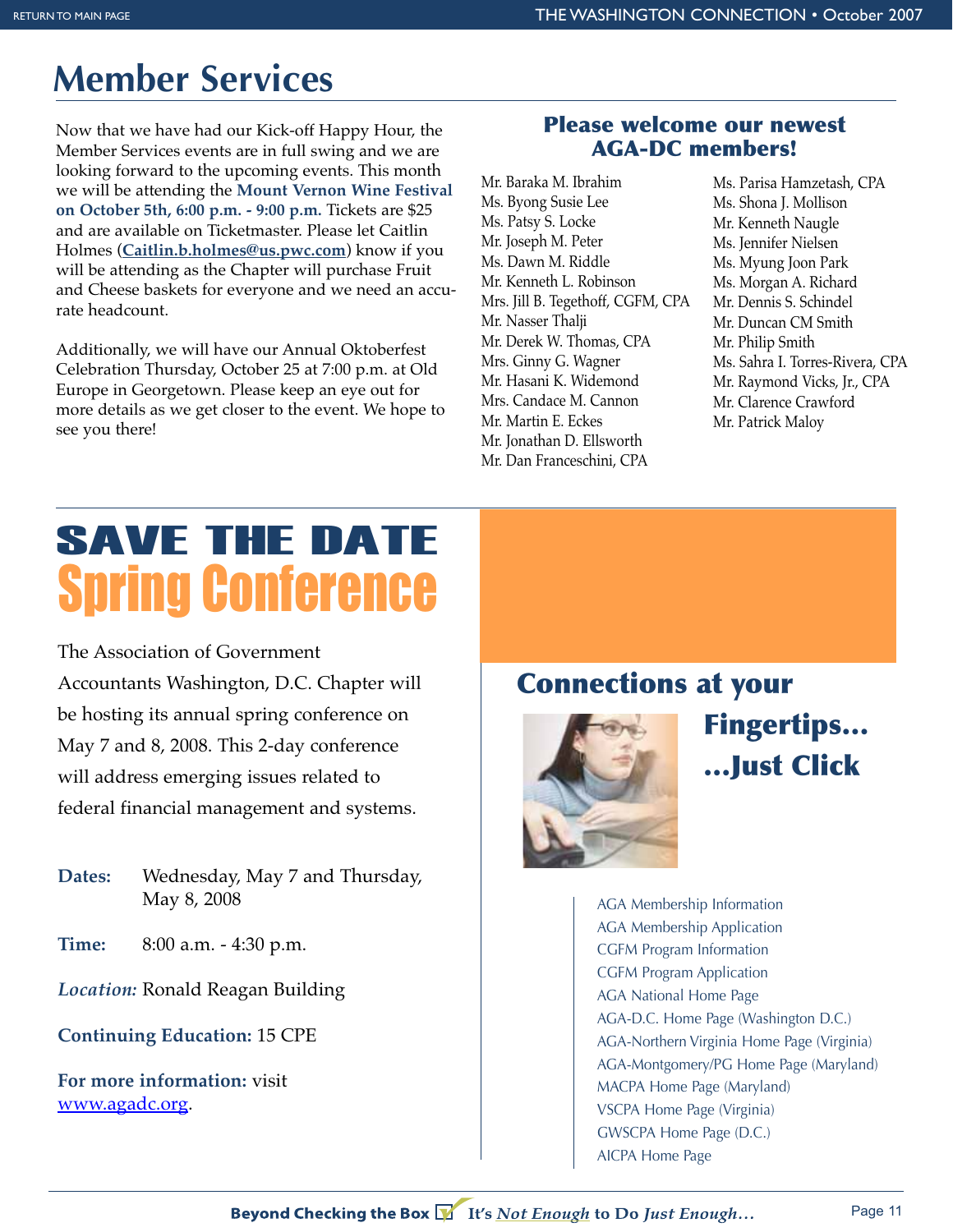## **AGA D.C.'s Mentor Program: Now Open to All!**

*by The Membership Team-LeAnn Corcoran and Marguerite Nealon, Membership Co-Directors, and Ruth Apelt, Assistant Membership Director*

Last spring the Membership Team of the AGA D.C. Chapter initiated a Mentor Program, pairing retirees with Early Career members, chapter members with five or less years of government financial management experience. Due to the enormous interest we received, we are broadening the Program to include every member who would like a mentor, regardless of their career stage. We now have an even larger pool of mentorsfive people with federal government and private sector experience. Would you like a mentor…or to be a mentor? If so, read on.

#### *About the Program*

The Program serves to facilitate member's professional development and enhance government accountability skills. Mentees receive one-on-one coaching from one or more mentors. Experienced professionals and retirees contribute to the professional development of our members. Before selecting their mentor, mentees have the opportunity to meet the mentors and review their résumés. The Membership Team is the conduit for exchanging information and getting the relationship off and running. The program is voluntary and open only to Chapter members.

#### *Program Benefits*

For mentees, benefits of the Program include opportunities to:

- Enhance core financial management competencies
- Learn how others have advanced their careers in government accountability
- Seek advice or guidance for a specific work challenge
- Discover how greater involvement in the AGA D.C. Chapter can develop or strengthen one's management and leadership skills
- Develop further networking avenues

#### *For mentors, the benefits include opportunities to:*

- Give back to the profession by sharing knowledge and wisdom
- Have a meaningful impact on an individual's career development
- Build deeper relationships with other Chapter members

#### *Participation*

To sign up for the Mentor Program, please contact Marguerite Nealon <u>wnealon01@aol.com</u> or LeAnn Corcoran *corcoran@savantage.net.* 

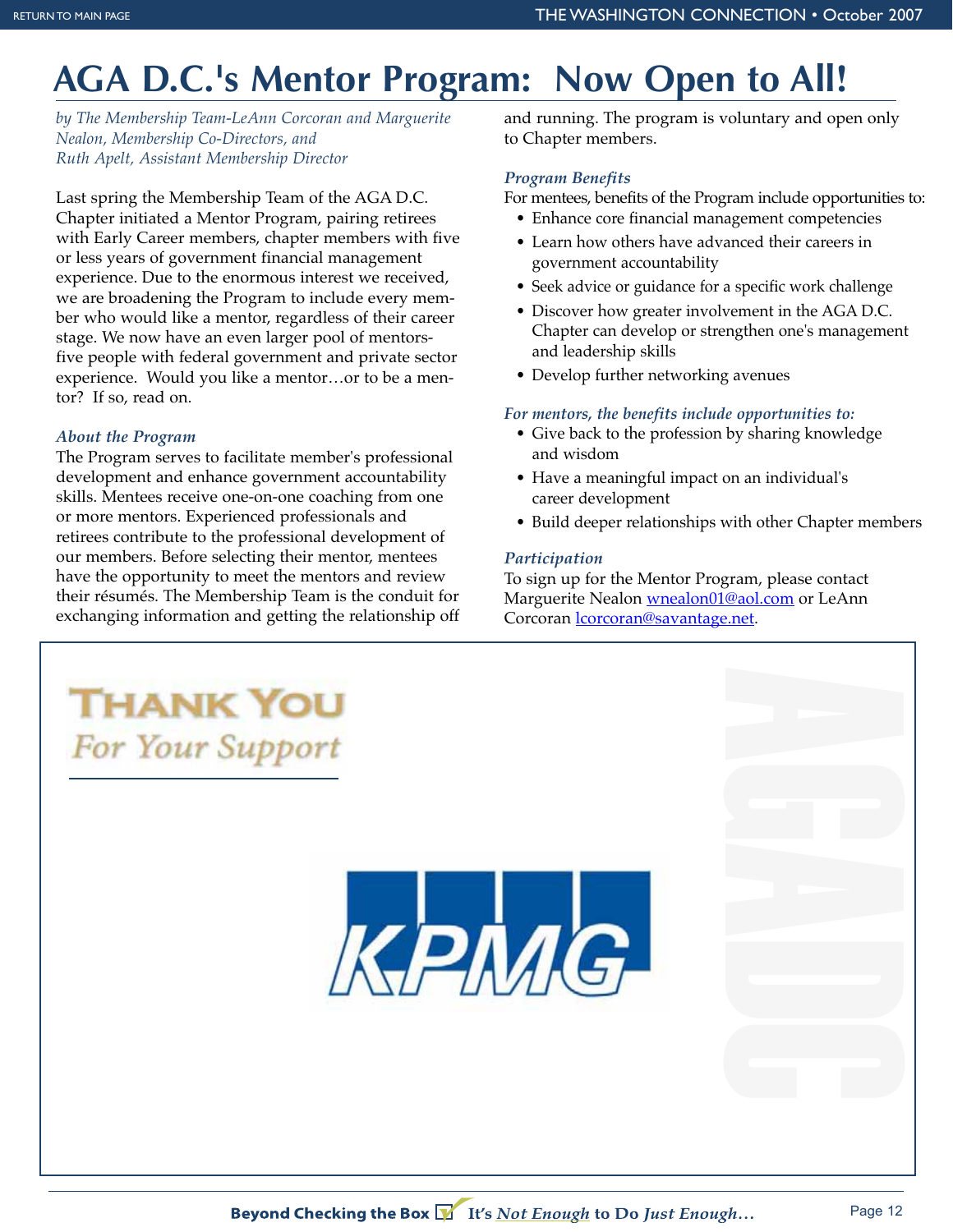## **Who is Leon Fleischer?**

*Name:* Leon Fleischer, CGFM



Leon Fleischer is a Senior Accountant in the Office of the Chief Financial Officer at the U.S. Small Business Administration (SBA) in Washington D.C. Leon is in the Accountability Liaison & Quality Assurance Branch which is responsible for oversight of

the agency financial reporting and is a leader in credit reform accounting. Leon joined the SBA in July 2006.

Prior to his SBA, Leon worked at the U.S. Nuclear Regulatory Commission in Financial Reporting. Leon graduated cum laude from the State University of Albany at New York in 1991 with a Bachelor of Science Degree in Accounting. He obtained the CGFM certification in March 2007.

*How long have you been a member of AGA?*  I joined AGA in May 2002. I served on the Montgomery Chapter Board for several years.

#### *What has been your most rewarding achievement in your career?*

I have been very fortunate in my government career and have had many great experiences. I have been able to work at several government agencies and learn the different aspects of each agency. One rewarding achievement was passing the CGFM exam, that was a great feeling. In my government career, I worked on credit reform accounting at both the U.S. Department of Education and SBA. Credit reform is a very complicated area, so working at both Education and SBA, and directly applying my CGFM knowledge, allowed me to become a technical expert in that area.

#### *How has AGA helped you with your career?*

AGA gave me access to education, networking, CGFM certification, and publications that have helped me in my career; I enjoy being around and interacting with fellow professionals who share my interests.

#### *What advice do you have for someone thinking about joining AGA?*

Join and get involved! You will meet great people who can provide advice and mentoring to help you in your career. If you join, then consider volunteering which will add to you experience and help develop your leadership skills while supporting those who need your support.

#### *What is the best thing about working in government service?*

By working in the government, you are part of an organization that has a mission to help people and improve the welfare of the nation-what could be a more noble goal?

#### *What has been the biggest obstacle in getting where you are today?*

It is difficult to manage paper work and going through many levels to accomplish tasks. However, in the long run there are reasons for that control and eventually it all works out.

*What is your favorite hobby or outside activity?*

I love basketball, running, biking, and of course spending time with my kids. Family is number one for me, so anytime I can mix sports activity with family is great.

#### *What is your favorite flavor of ice cream?* Coffee

#### *Anything else you would like to highlight?*

I am fortunate to have worked with incredible professionals throughout the government and encourage young people to consider working for the government.

#### *What is your favorite word?*

My favorite word is "respect." Treating one another with respect goes a long way.

Leon Fleischer

**Leon Fleischer, CGFM**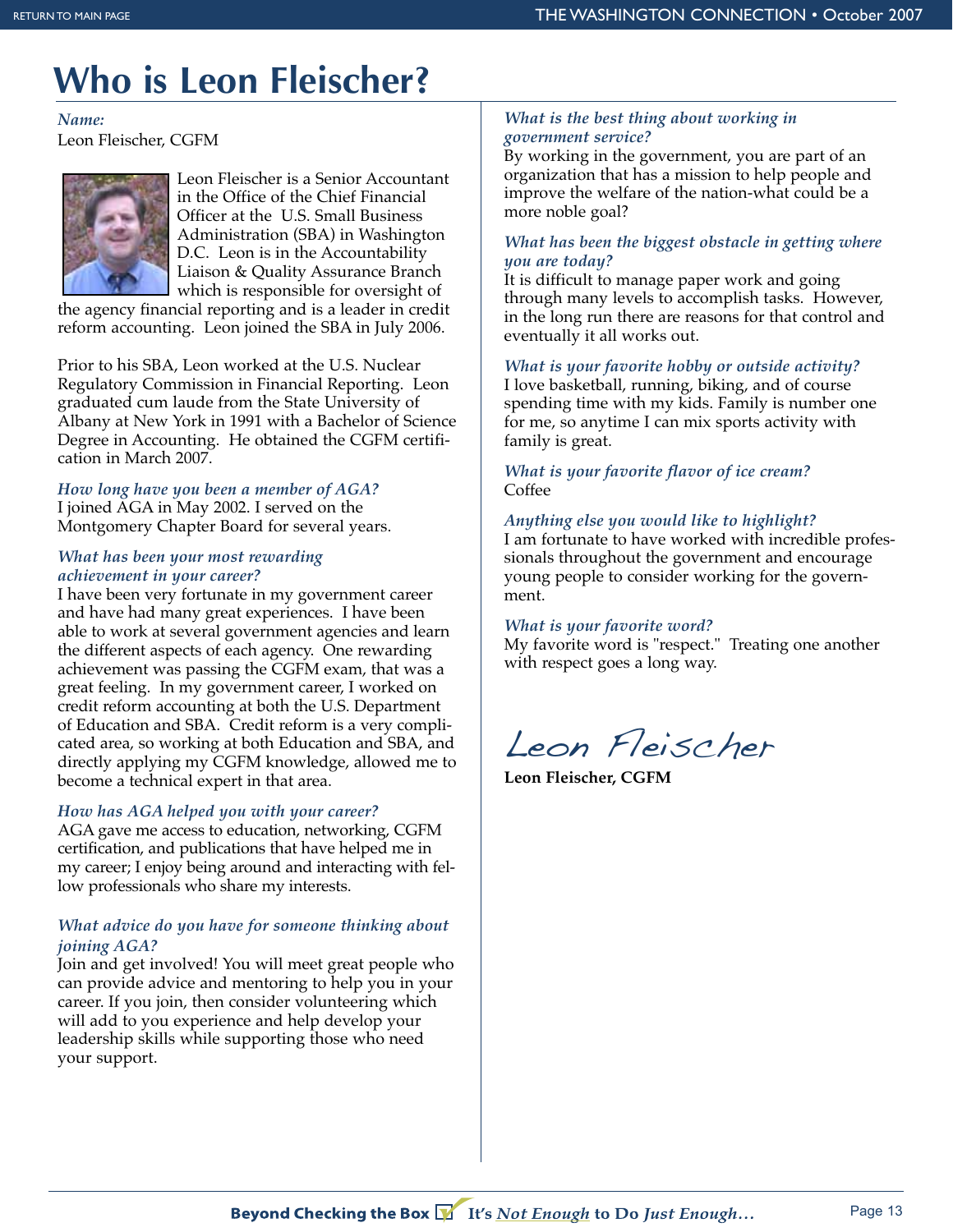## **Community Service**

We are looking forward to another exciting year of AGA D.C. community service.

We tried to develop programs that will enhance and welcome the participation of the AGA D.C. members in community service activities.

Thank you for your participation in the "Baby Food Challenge." Your support helped stock the shelves of the Capital Area Food Bank.

This month we want to encourage your participation in the Amyotrophic Lateral Sclerosis (ALS) walk. The ALS Association DC/MD/VA Chapter's walk is part of a national effort to support local patient services and nationally directed research to find a cure for ALS, commonly known as "Lou Gehrig's Disease." For more information about this disease, please visit the ALS website, http://www.alsinfo.org.

This year's walk starts at Constitution Gardens, Washington D.C., on October 21, 2007. The Walk begins at 10:00 a.m., with registration starting at 9:00 a.m. The walk is approximately three miles, but you don't even have to walk to support the cause, donations of time or money are always accepted. The AGA D.C. Chapter will walk as members of "Joan's Wayward Walker's" led by our captain, Andy Kilgore. T- Shirts will be provided so please let us now if you are interested in participating.

Last year we raised \$1,687 for ALS and 12 members of the AGA D.C. Chapter participated in the walk. We hope to double our participation and contribution for this year, please help us reach our goal. Even if you can't walk you can still donate!

#### **Community Service Activities**  *2007-2008*

| October -         | <b>Walk to D'feet ALS</b>                                                                |
|-------------------|------------------------------------------------------------------------------------------|
| November-         | <b>Project Harvest</b>                                                                   |
| December -        | <b>Toys-for-Tots</b>                                                                     |
| January -         | Make-A-Wish Foundation                                                                   |
| <b>February -</b> | Volunteer Income Tax Assistance<br>(VITA)                                                |
| March-            | <b>Dress for Success Suit Drive</b>                                                      |
| April D.C. -      | <b>Habitat for Humanity (Partnering</b><br>with other metro chapters)                    |
| $May -$           | <b>Eyeglass Collection for Lions Club</b><br>& Cell Phone collection<br>Verizon Wireless |
| June -            | So Others Might Eat                                                                      |
| July -            | Boy's and Girl's Club<br>(Baseball Outing)                                               |
| August -          | TBD                                                                                      |

Please contact Lloyd A. Farmer 703-516-9134 ext 11, Tonya Allen Shaw 202-720-5026 or AnnMarie Walker 202 273-5549 if you are interested in supporting the ALS walk.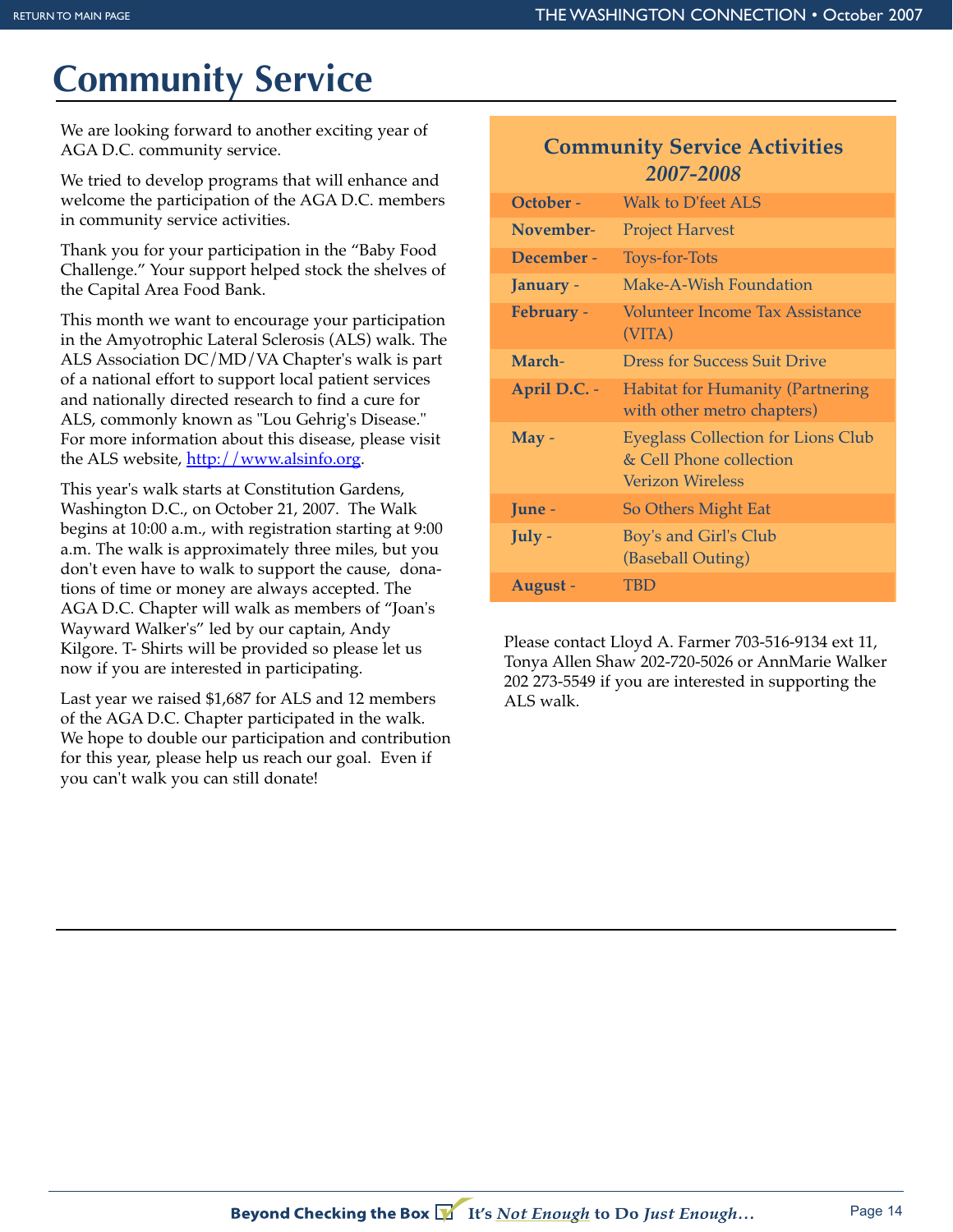





## **Want to Make a Difference?**

*Consider a Career in Government Financial Management*

Are you, or someone from your chapter planning to attend a career fair, or an event for college students? AGA now has an eye-catching brochure that offers information about government financial management careers and answers questions for aspiring government financial managers regarding the qualifications and skills needed to get started. It also includes a bookmark for students that directs them to the Tomorrow's Professionals website for more information. To order free copies of the brochure, please submit the collateral order form found in the Members Only section or contact Jessica Jones.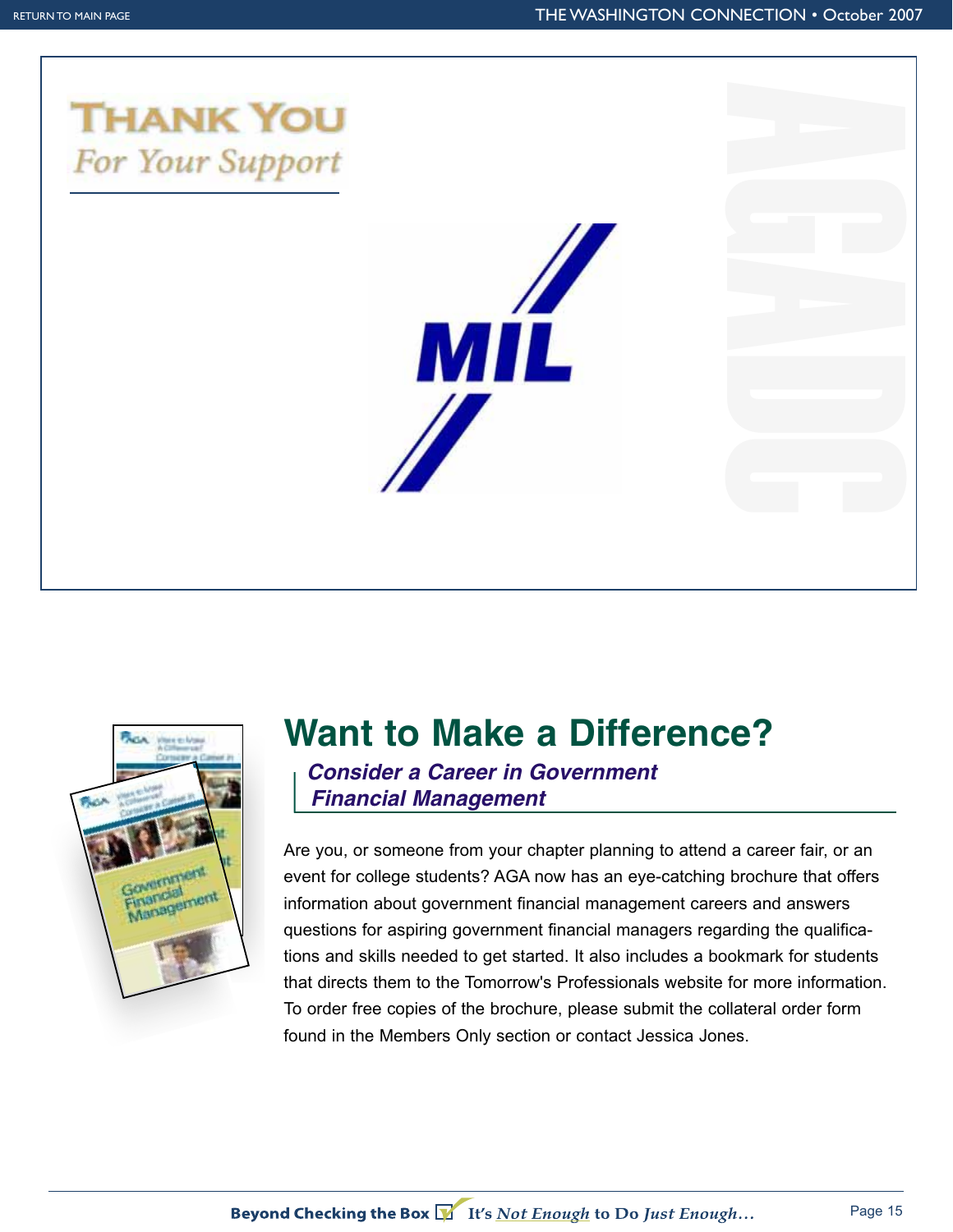## **Early Career Members**

#### *Free Certified Government Financial Manager (CGFM) Training*

**by Doug Bennett AGA D.C. CGFM Coordinator and Audrey Duchesne AGAD.C. CGFM Assistant Coordinator**

AGA D.C. Chapter will once again provide this six-day comprehensive training program to Early Career members to help them prepare for and successfully complete the 3-part CGFM examination.

The program, offered AT NO COST to qualified enrollees, will address the three key components of the CGFM examination: (1) the governmental environment; (2) government accounting, financial reporting, and budgeting; and (3) government financial management and control. The program's four key eligibility criteria include:

• Membership in the DC, Northern Virginia or Montgomery/Prince George's County chapter of AGA (you can join now to meet this requirement)

- Preference given to those with 5 or fewer years of professional experience
- Obtaining your supervisor's approval
- Committing to take the 3-part CGFM examination within one year of the training

This program provides a wonderful opportunity for our members in the early stage of their careers, dramatically increasing their knowledge of government financial management. The training helps prepare participants for their CGFM, a certificate critically important to professional development in government accounting and highly valued by supporting business organizations, clients, and employers.

We are currently working out the scheduling details but are tentatively planning on holding the training in the January/February 2008 time frame. More details will be provided as the schedule comes together.

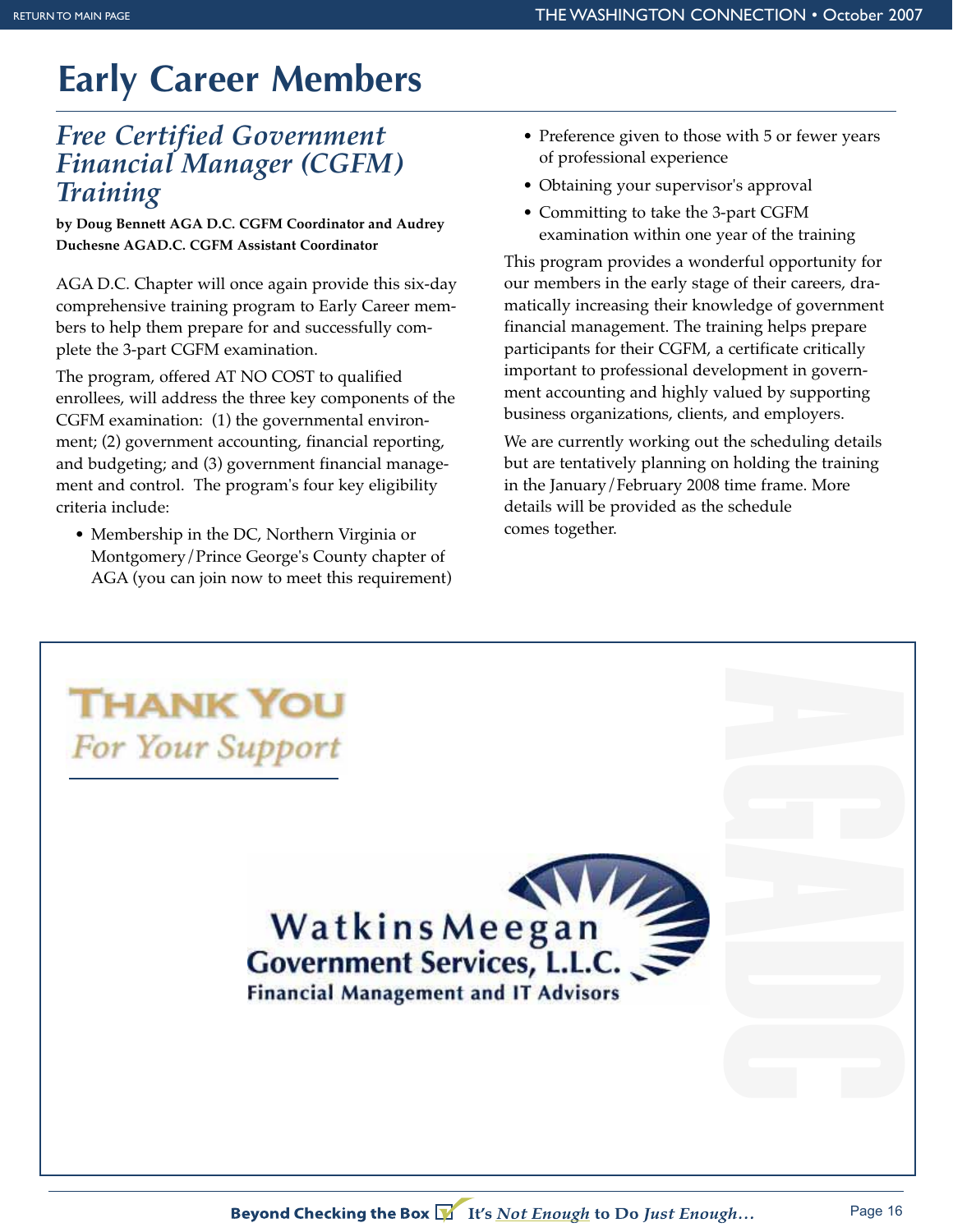

## **PRICEWATERHOUSE COPERS**

Beyond Checking the Box VII's Not Enough to Do Just Enough...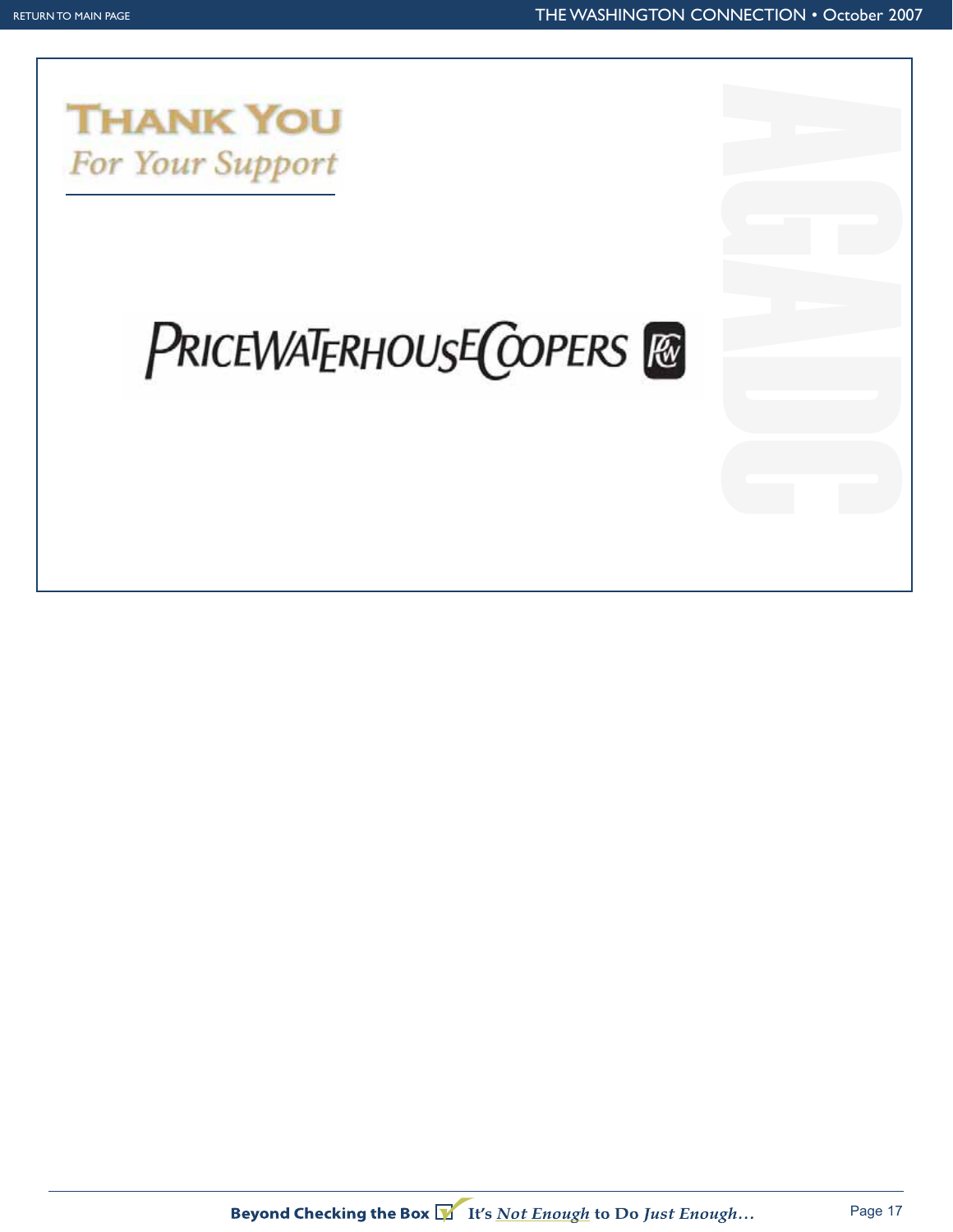## **Awards Committee Updates**

Part of our responsibility as members of AGA and the general financial management community is to recognize and praise those among us who have achieved high levels of success in our profession. The AGA D.C. Chapter Awards Committee is pleased to announce the opportunity to recognize your distinguished colleagues at both the Chapter and National Level of AGA. The deadline for several important AGA awards nominations is October 26, 2007.

Please be thinking about qualified candidates that you would like to nominate, there is just one short month left until these nominations are due. The nearest awards nominations deadlines are listed below with links to awards descriptions listed under the "Included Awards" column. To learn more, please visit the AGA D.C. Chapter website and submit your nominations and awards-related question to Chairs Jeff Green and Pat Wensel http://www.agacgfm.org/membership/awards/

| <b>Award Group/Description</b>                                                                                                                                                                          | <b>Included Awards</b>                                                                                                                                                                                                                                                                                              | <b>Deadline</b>  |  |  |  |  |
|---------------------------------------------------------------------------------------------------------------------------------------------------------------------------------------------------------|---------------------------------------------------------------------------------------------------------------------------------------------------------------------------------------------------------------------------------------------------------------------------------------------------------------------|------------------|--|--|--|--|
| <b>AGA's State &amp; Local Government</b><br>Leadership Awards                                                                                                                                          | <b>• Excellence in Government Leadership</b><br><b>Award (Word version)</b><br>. William R. Snodgrass Distinguished<br><b>Leadership Award (Word version)</b><br>· Distinguished Local Government<br><b>Leadership Award (Word version)</b><br>• Private Sector Financial Excellence<br><b>Award (Word version)</b> | October 26, 2007 |  |  |  |  |
| AGA's Federal Leadership Awards<br>NOTE: These awards are present-<br>ed at the annual National<br>Leadership Conference and recog-<br>nize outstanding financial leaders<br>in the federal government. | • Distinguished Federal Leadership<br><b>Award (Word version)</b><br><b>• Elmer Staats Award (Word version)</b><br>. Andy Barr Award (Word version)                                                                                                                                                                 | October 26, 2007 |  |  |  |  |
| Look for AGA National and AGA D.C. Chapter Awards announcements for Spring 2008!                                                                                                                        |                                                                                                                                                                                                                                                                                                                     |                  |  |  |  |  |

#### *The Awards Process*

AGA National and the AGA D.C. Chapter seeks highly skilled candidates for award nomination. Please submit all nominations to the Awards Committee, responsible for making recipient recommendations to the AGA D.C. Chapter Board for final consideration. The Board chooses the nominees for AGA D.C. Chapter awards and recommends recipients for AGA National. Applicants are informed of the results of their nomination once the awardees list is finalized.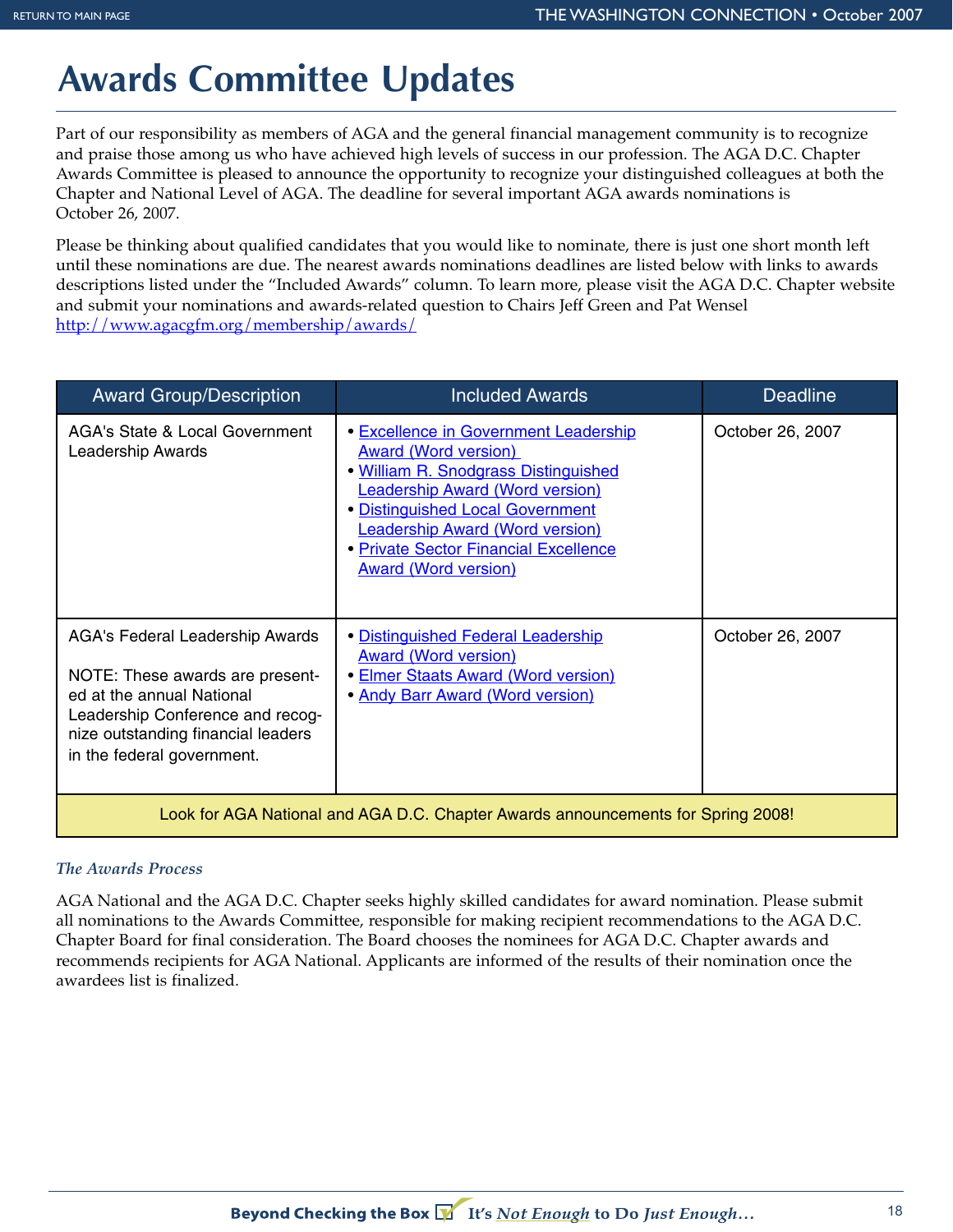## **October 2007 Calendar of Events**

| <b>SUNDAY</b>  | <b>MONDAY</b> | <b>TUESDAY</b>                                                | <b>WEDNESDAY</b>                                                                  | <b>THURSDAY</b>                                               | <b>FRIDAY</b>                                                           | <b>SATURDAY</b> |
|----------------|---------------|---------------------------------------------------------------|-----------------------------------------------------------------------------------|---------------------------------------------------------------|-------------------------------------------------------------------------|-----------------|
|                | 1             | $\overline{c}$                                                | $\mathbf{3}$                                                                      | 4                                                             | 5                                                                       | 6               |
| $\overline{7}$ | 8             | 9                                                             | 10                                                                                | 11                                                            | 12                                                                      | 13              |
| 14             | 15            | 16                                                            | 17<br><b>Monthly</b><br><b>Meeting</b><br>Zola Lunch -<br><b>Sallyanne Harper</b> | 18                                                            | 19                                                                      | 20              |
| 21             | 22            | 23<br><b>RSVP Deadline</b><br>for FREE<br>Liaison<br>Luncheon | 24                                                                                | 25<br>AGA D.C.<br><b>Liaison</b><br>Luncheon<br>Noon - 1:00pm | 26<br>AGA D.C.<br><b>Awards</b><br><b>Nomination</b><br><b>Deadline</b> | 27              |
| 28             | 29            | 30                                                            | 31                                                                                |                                                               |                                                                         |                 |
|                |               |                                                               |                                                                                   |                                                               |                                                                         |                 |

\* Luncheon speakers will be confirmed and finalized in the next month. Topics will relate to financial management and PMA initiatives. The location is Zola's restaurant from 11:30 - 2:00 with one hour CPE.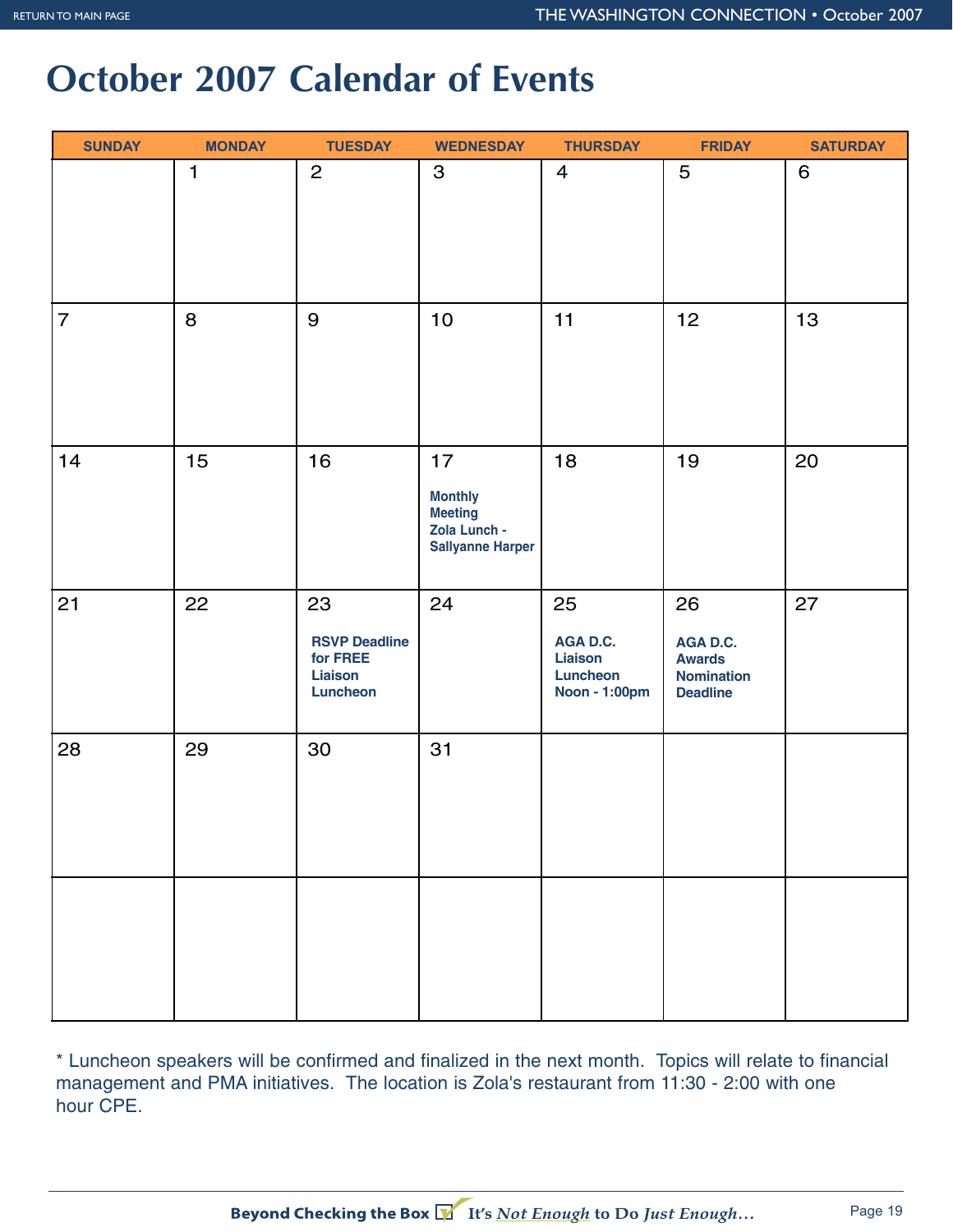## **Calendar of Events — 2007/2008 Program Year**

| <b>Month</b>     | Luncheons*                                                                                                  | <b>Community</b><br><b>Service</b>                                                                                        | <b>Member</b><br><b>Service</b>                                                                                        | <b>Early Careers</b><br>and Education                                                                                | <b>Membership</b>                                                                                                                                | <b>Annual Spring</b><br><b>Conference</b>                                       |
|------------------|-------------------------------------------------------------------------------------------------------------|---------------------------------------------------------------------------------------------------------------------------|------------------------------------------------------------------------------------------------------------------------|----------------------------------------------------------------------------------------------------------------------|--------------------------------------------------------------------------------------------------------------------------------------------------|---------------------------------------------------------------------------------|
| <b>September</b> | Zola Lunch - 9/19<br>Danny Werfel                                                                           | <b>Baby Food</b><br>Challenge                                                                                             | Zaytina on<br>Wednesday,<br>September 5th<br>from 4pm - 6pm<br>for Happy Hour                                          | <b>Audio Conference</b><br>$(AC) - 9/20 -$<br>Making the Transition<br>to Management:<br>What it takes to<br>succeed |                                                                                                                                                  |                                                                                 |
| <b>October</b>   | Zola Lunch - 10/17<br>TBD - Sallyanne<br><b>Harper</b><br>Topic: "Transforming<br>the Enterprise<br>at GAO" | Walk to D'feet<br><b>ALS</b><br>Association                                                                               | Mount Vernon - 10/5<br>6pm - 9pm or with<br>NOVAGA on Oct 7<br>from 6-9 pm<br>Old Europe - 10/25<br><b>Oktoberfest</b> | 10/17<br><b>Details TBD</b>                                                                                          | Membership<br>Luncheon - Jerry<br>Murphy, Former<br>Treasury Fiscal<br>Asst. Secretary;<br>10/25/07, Noon<br>until 1:00 p.m;<br>Veterans Affairs |                                                                                 |
| <b>November</b>  | <b>NO LUNCH</b>                                                                                             | Collect non-<br>perishable food<br>items at monthly<br>luncheon -<br><b>Project Harvest</b>                               | (Tentative)<br>11/14                                                                                                   | AC - 12/12 -<br>Anatomy of Fraud:<br>Case Examples of<br>Greed, Collusion,<br>and Override of<br>Controls            |                                                                                                                                                  |                                                                                 |
| <b>December</b>  | Zola Lunch - 12/5<br>William Campbell,<br>CFO, Amtrak                                                       | Collect toys for<br>needy children at<br>monthly luncheon<br>U.S. Marine Corps<br>Reserve Toys for<br><b>Tots Program</b> | <b>Holiday Party TBD</b>                                                                                               |                                                                                                                      |                                                                                                                                                  |                                                                                 |
| January          |                                                                                                             | Collect spare<br>change at monthly<br>luncheon<br>Make-A-Wish<br>Foundation                                               | <b>AGA Dinner Date</b><br><b>TBD</b>                                                                                   | 1/30<br><b>Details TBD</b>                                                                                           |                                                                                                                                                  |                                                                                 |
| <b>February</b>  |                                                                                                             | <b>Volunteer Income</b><br><b>Tax Assistance</b><br>(VITA)                                                                | <b>Capitals Game</b><br>(Partner with NOVA)<br><b>TBD</b>                                                              | AC - 2/6 - Internal<br>Controls                                                                                      |                                                                                                                                                  |                                                                                 |
| <b>March</b>     |                                                                                                             | Dress for<br><b>Success Suit</b><br><b>Drive</b>                                                                          | Museum Tour TBD                                                                                                        |                                                                                                                      |                                                                                                                                                  |                                                                                 |
| <b>April</b>     |                                                                                                             | <b>Habitat</b> for<br>Humanity                                                                                            | Virginia Wine Tour -<br>4/19 (Partner<br>with NOVA)                                                                    | 4/23<br><b>Details TBD</b>                                                                                           |                                                                                                                                                  |                                                                                 |
| <b>May</b>       |                                                                                                             | Eyeglass<br>Collection for<br>Lions Club & Cell<br>Phone collection<br><b>Verizon Wireless</b>                            | Tidal Basin - 5/18<br>Paddle Boats on the<br><b>Tidal Basin</b><br>and picnic                                          |                                                                                                                      |                                                                                                                                                  | Spring<br>Conference<br>May 7 and 8,<br>2008 - Ronald<br><b>Reagan Building</b> |
| June             |                                                                                                             | So Others<br><b>Might Eat</b>                                                                                             | <b>Nationals Game</b><br><b>TBD</b>                                                                                    |                                                                                                                      |                                                                                                                                                  |                                                                                 |
| July             |                                                                                                             | Boy's and<br>Girl's Club<br>(Baseball<br>Outing)                                                                          |                                                                                                                        |                                                                                                                      |                                                                                                                                                  |                                                                                 |